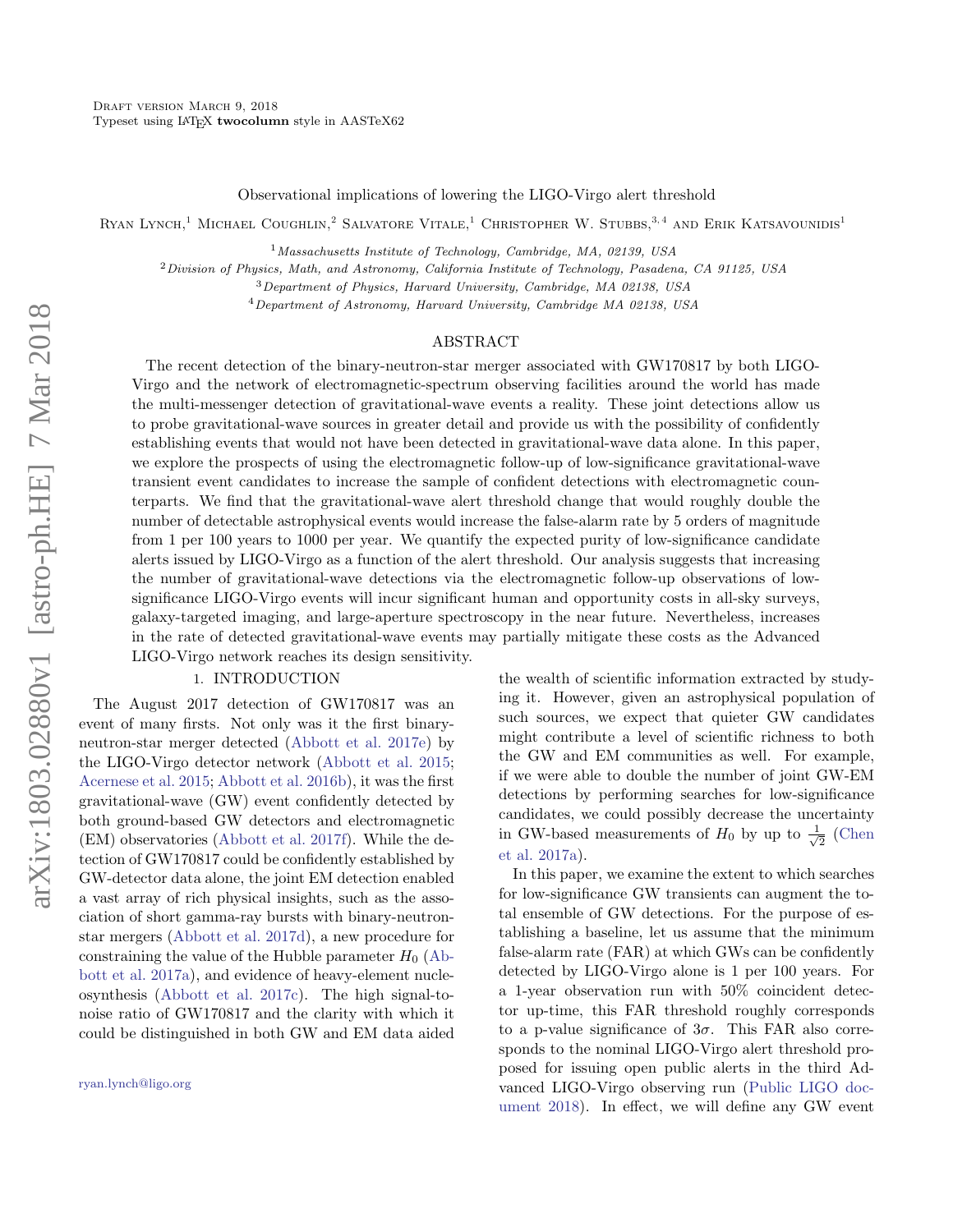with a FAR of greater than 1 per 100 years to be a lowsignificance event. Under this assumption, we cannot claim low-significance LIGO-Virgo events as confident detections unless they are jointly detected by EM observations, since this joint GW-EM detection would likely have a p-value significance of greater than  $3\sigma$ . Thus, the EM follow-up of low-significance GW candidates enables the detection of sources that would otherwise be undetectable. In a sense, this method is the complement to the scenario where GW events with extremely small localization volumes enable the discovery of faint EM counterparts [\(Chen & Holz](#page-7-10) [2016\)](#page-7-10).

However, there are potential opportunity costs that EM observers must weigh when considering how many GW candidates they can reasonably follow-up. By definition, following-up GW candidates at a higher FAR threshold means a greater number of false-alarm contaminations. Furthermore, low-significance candidates are inherently faint in GW detectors, implying that they will not be as well-localized for EM observations. The combination of these two factors along with finite observational resources suggests that we should try to quantify the cost-reward payoff of GW astronomy so that we do not wrongly prioritize it over other astronomical ventures. This analysis is complementary to work optimizing EM follow-up using tiling, time allocation, and scheduling methods [\(Ghosh, Shaon et al.](#page-7-11) [2016;](#page-7-11) [Cough](#page-7-12)[lin & Stubbs](#page-7-12) [2016;](#page-7-12) [Salafia et al.](#page-7-13) [2017;](#page-7-13) [Chan et al.](#page-7-14) [2017;](#page-7-14) [Rana et al.](#page-7-15) [2017\)](#page-7-15).

# 2. SOURCE AND BACKGROUND RATES IN GW DETECTORS



<span id="page-1-0"></span>Figure 1. This log-linear plot shows the steep dependence of false-alarm rate versus the network ranking statistic  $(\rho)$ detection threshold for binary-black-hole (BBH) and binaryneutron-star (BNS) template fitting [\(Nitz et al.](#page-7-16) [2017\)](#page-7-16). A modest  $\Delta \rho = 1$  in the network ranking statistic increases the false-alarm rate by 2-3 orders of magnitude.

All search algorithms for transient GW events follow the same basic hypothesis: the signatures of GW events in every GW detector should be morphologically identical (once projection effects are taken into account) and time coincident, while detector noise need not be. The noise in each GW detector is a superposition of a Gaussian bulk and non-Gaussian noise transients. With low probability, this noise can mimic the appearance of GW events, which forms a background for the various search algorithms. One such search algorithm is Py-CBC [\(Usman et al.](#page-7-17) [2016;](#page-7-17) [Nitz et al.](#page-7-18) [2018\)](#page-7-18), which uses a bank of compact-binary-coalescence templates to rank GW detection candidates according to a network ranking statistic,  $\rho$ , that combines the candidate signal-tonoise ratio (SNR) with signal consistency tests. Before we can proceed with our analysis of the prospects for low-significance GW searches, we must model how both the rate of GW search backgrounds and GW event populations behave as a function of  $\rho$ .

The bulk of the background distribution of searches for GW transients falls off steeply as a function of  $\rho$ , meaning the FAR changes by orders-of-magnitudes over narrow ranges of  $\rho$ . As a result, the LIGO-Virgo instruments have a very sharp ranking statistic cutoff above which GW events can be confidently detected and below which they cannot, with little room for ambiguity. To quantify this more precisely, we explore the background for the two LIGO detectors: one in Hanford, Washington, USA (H) and the other in Livingston, Louisiana, USA (L). The HL background rate (i.e., the FAR) decays roughly exponentially as a function of  $\rho$  for FARs between 1 per 100 years and 1000 per year. This behavior is observed both for searches for compact-binaries [\(Abbott et al.](#page-7-19) [2012;](#page-7-19) [Nitz et al.](#page-7-16) [2017\)](#page-7-16) and searches for short-duration unmodeled GW events [\(Abbott et al.](#page-7-20) [2017b\)](#page-7-20). The steepness of this exponential falloff is determined by how easy it is for background events to mimic GWs in a given search. Thus, searches for binaryneutron-star (BNS) events have a steeper falloff than searches for binary-black-hole (BBH) events because a known time-frequency evolution is observed over longer durations for BNS events than for BBH events. Likewise, searches for short-duration unmodeled GW events have less-steep exponential falloff than for either BNS or BBH events because the former's time-frequency evolution is inherently unknown and thus less constrained.

For this paper, we focus only on searches for BBH and BNS events, since both of these source-types have already been detected by LIGO-Virgo. These detections have allowed for their rates to be observationally established. As mentioned, BNS events have already been jointly detected by LIGO-Virgo and EM observers [\(Ab-](#page-7-4)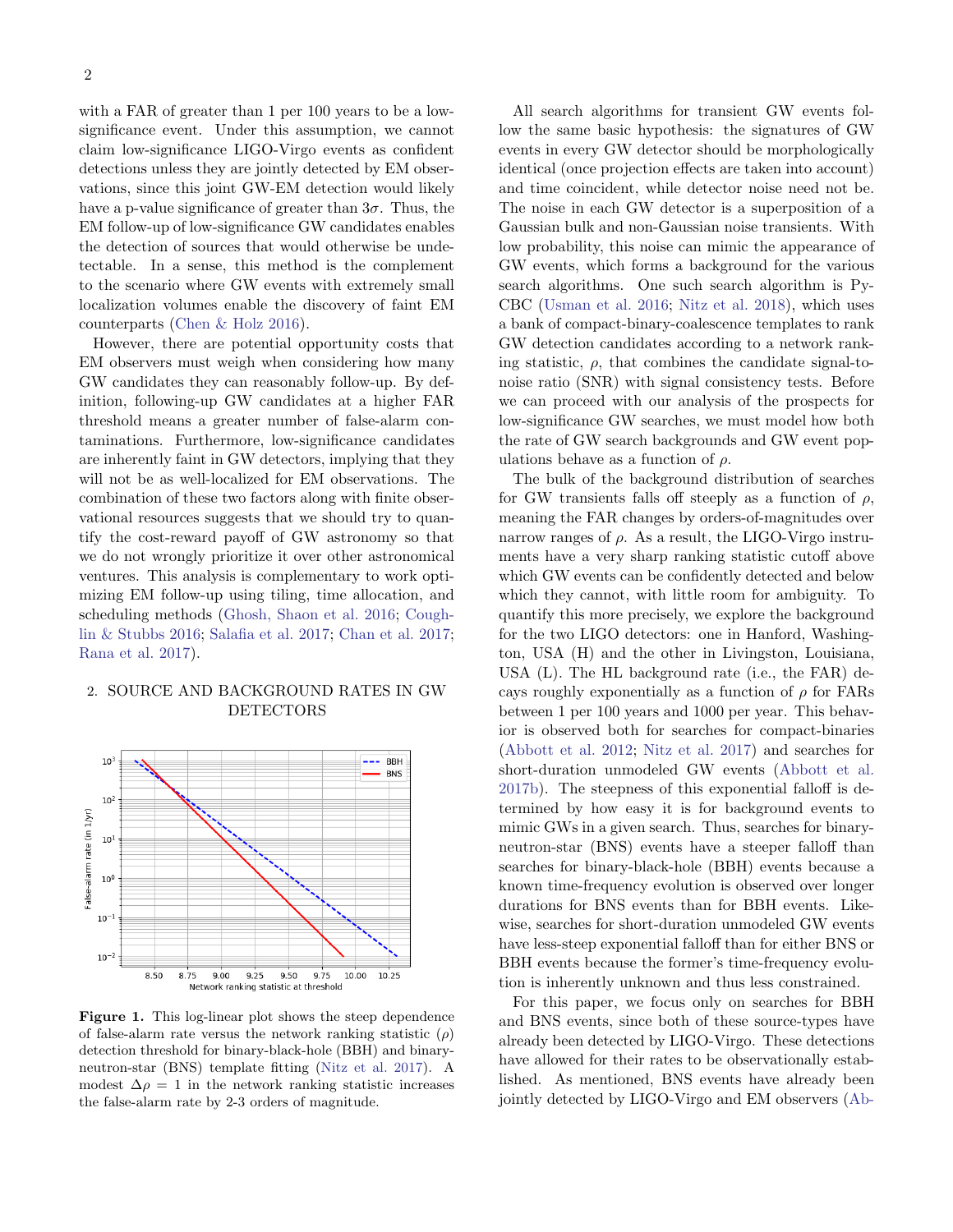[bott et al.](#page-7-4) [2017f\)](#page-7-4), making them the most anticipated targets for low-significance efforts. We do not present the results for short-duration unmodeled events since we do not have any direct measurements of their rate. However, the relative results, obtained by normalizing out these unknown rates, are of similar magnitude to those for both BNS and BBH sources, resembling the results for BBH sources more closely.

We perform the exponential fit using the FAR versus  $\rho$ relationship reported in [\(Nitz et al.](#page-7-16) [2017\)](#page-7-16), which represents the PyCBC search background when analyzing the HL data during the first Advanced LIGO-Virgo observing run. The results of this fit are shown in Fig. [1.](#page-1-0) We assume that the slopes of these fits are representative of the BBH and BNS HL searches in current and future observing runs. This assumption is based upon empirical results: we observe similar fits in published results for both Advanced [\(Nitz et al.](#page-7-16) [2017\)](#page-7-16) and initial [\(Abbott et](#page-7-19) [al.](#page-7-19) [2012\)](#page-7-19) LIGO-Virgo observing runs. As we will soon see, the potential impact of searches for low-significance GW events is reduced as the slope of the searches' background distributions becomes steeper. Thus, any improvements that may make the GW searches' backgrounds less-heavily tailed (and hence steeper), such as reducing the non-Gaussian contribution to the GW detectors' noise or adding a third detector like Virgo to reduce the coincidence rate of non-Gaussian noise transients, may further reduce the case for low-significance GW science. While we expect these exponential fits to be representative in future observing scenarios, we can characterize the uncertainties associated with them in several ways. First, the difference in the results for the BBH and BNS searches demonstrate the uncertainties in the slope of these fits, with the BNS results representing a steeper fit and the BBH results representing a less-steep fit. Second, we allow the vertical normalization of these fits (at constant slope) to vary by up to an order of magnitude to exemplify the uncertainties in the overall rate of background events.

We must likewise find a model to describe the rate of  $GW$  events versus  $\rho$ . Assuming that GW events are distributed uniformly in volume, the cumulative rate of GW events exceeding an SNR threshold should roughly scale as SNR<sup>−</sup><sup>3</sup> for Advanced-era GW detectors probing the low-redshift universe [\(Schutz](#page-7-21) [2011;](#page-7-21) [Chen & Holz](#page-7-22) [2014;](#page-7-22) [Vitale](#page-7-23) [2016\)](#page-7-23) (although this scaling relation will break down for third-generation GW detectors that probe higher redshifts [\(Vitale](#page-7-23) [2016\)](#page-7-23)). By construction, we expect that the network ranking statistic  $\rho \sim \text{SNR}$  for real GW events [\(Nitz et al.](#page-7-16) [2017\)](#page-7-16). As the Advanced GW detectors improve in sensitivity, the overall rate of GW events being observed will increase accordingly. We can



<span id="page-2-0"></span>Figure 2. The relative increase in the number of GW events (in %) expected above each FAR threshold. Changing the false-alarm-rate threshold by 5 orders of magnitude increases the number of GW events by less than a factor of 2.

correctly normalize these rates for an observing epoch by multiplying LIGO-Virgo's empirically motivated timevolume rate estimates [\(Abbott et al.](#page-7-24) [2016a,](#page-7-24) [2017e\)](#page-7-0) with sensitive-volume estimates for each observing epoch. We estimate the cosmologically-corrected sensitive volume for each epoch at an SNR threshold of 8 using the online distance calculator provided by [\(Chen et al.](#page-7-25) [2017b\)](#page-7-25). For BBH searches, we use the average total mass associated with both uniform-in-log and power-law (with a power of -2.35) mass distributions [\(Abbott et al.](#page-7-24) [2016a\)](#page-7-24). The differences in the results for these two distributions are negligible, thus we only quote the power-law results in this paper. For BNS, we use the median total mass estimates for GW170817 [\(Abbott et al.](#page-7-0) [2017e\)](#page-7-0).

By combining the background and GW event models, we compute the expected rate of GW events at each FAR threshold. In Fig. [2,](#page-2-0) we plot the relative increase in GW events expected above each FAR threshold as compared to the baseline FAR threshold of 1 per 100 years. The most notable result is that increasing the FAR threshold by 5 orders of magnitudes from 1 per 100 years to 1000 per year only increases the number of detectable GW events by about 60% for BNS and 90% for BBH. In other words, because the GW event rate scales as  $\rho^{-3}$ , we need to change the  $\rho$  threshold by a factor of  $\left(\frac{1}{2}\right)^{\frac{1}{3}} \sim 0.8$  to gain a factor of 2 in the number of detectable GW events. However, changing  $\rho$  from  $\sim 10$ (corresponding to a FAR threshold of 1 per 100 years) by a factor of 0.8 increases the FAR contamination by an astonishing 5 orders of magnitude (see Fig. [1\)](#page-1-0). We emphasize that these curves represent a best-case scenario in which the EM observations confidently detect every low-significance GW event. Only the events conclusively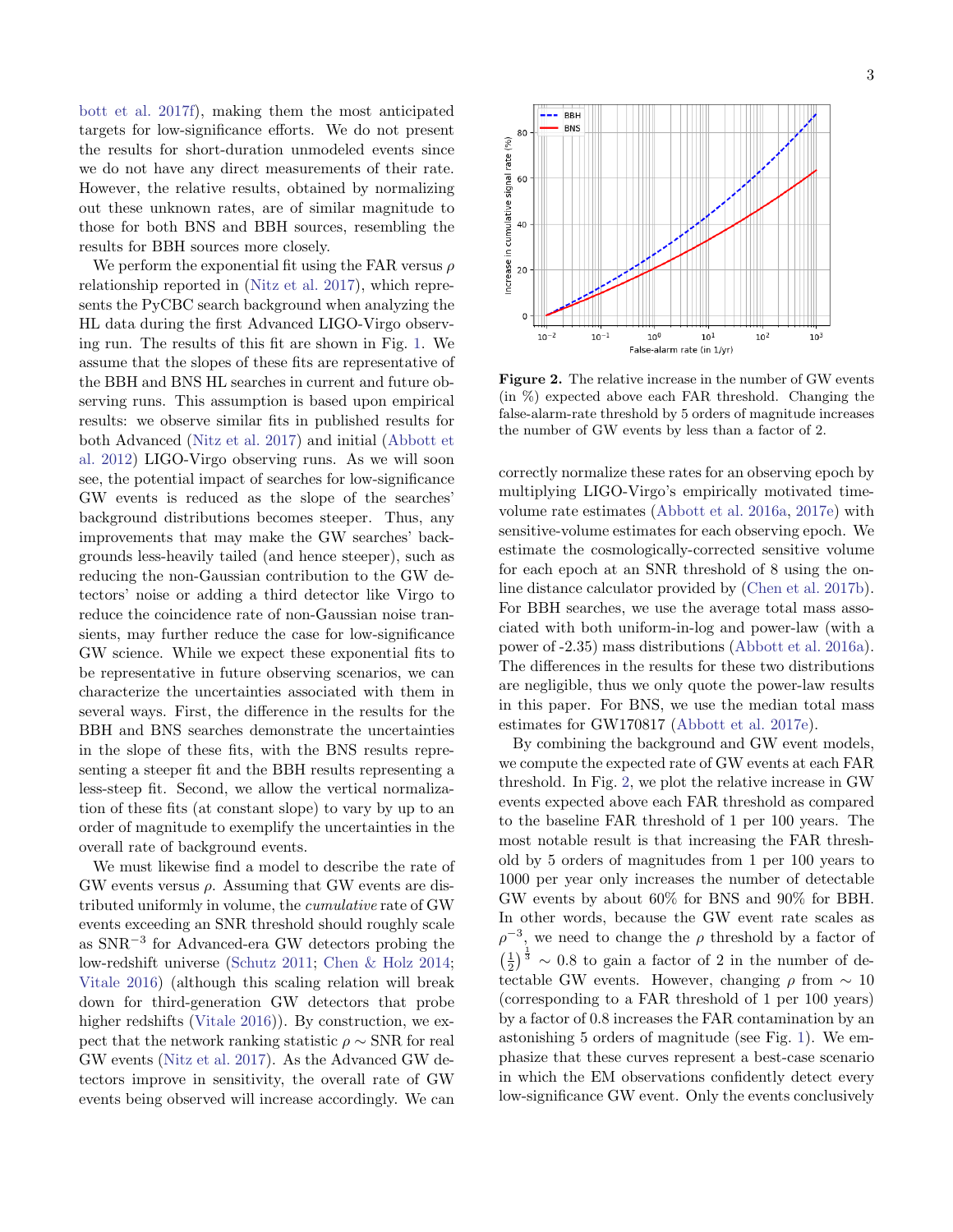detected in the EM would be labeled as confident detections. Thus, the actual increase in the total number of confident GW detections may be significantly lower that the best-case-scenario factor of 2.

Because the uncertainty in the GW event rate is a constant normalization factor, it does not factor into Fig. [2.](#page-2-0) The only uncertainties that affect this plot are therefore related to the background fit. We manually vary the normalization of the total background rate by up to an order of magnitude, however this only results in negligible uncertainties in the expected rate of detectable GW events. The effect of the uncertainty regarding the slope of our exponential background fits is illustrated by comparing the results for the steeper BNS background to those for the less-steep BBH background. The relative increase in the rate of detectable GW events is greater for BBH searches than for BNS searches because the range of  $\rho$  spanned at these FARs is greater for BBH searches (see Fig. [1\)](#page-1-0). The results of both of these searches are of similar magnitude across all FARs. Thus, we would only expect low-significance efforts to have a more sizable effect on the rate of detectable GW events if the backgrounds for any search were to become drastically less Gaussian and more heavily-tailed.

#### <span id="page-3-1"></span>3. PURITY OF LOW-SIGNIFICANCE ALERTS

Although it is interesting to explore the GW event rate associated with each FAR threshold, we must take into account that any increase may come at a cost to observers. Issuing GW follow-up alerts to EM astronomers at higher FARs inherently means that these alerts will have higher contamination rates. In Fig. [3,](#page-3-0) we plot the expected probability of a GW alert being a real GW event at each FAR using the predicted sensitivities for three GW observing epochs [\(Abbott et al.](#page-7-3) [2016b\)](#page-7-3): the second Advanced LIGO-Virgo observing run (O2), the third Advanced LIGO-Virgo observing run (O3), and the eventual design sensitivity Advanced LIGO-Virgo observing runs. We depict the dominant uncertainties associated with the GW event rate as the shaded regions, while plotting the results associated with the median published rates as lines. We give the explicit values of some of these probabilities (corresponding to the median published rates) at several ad hoc FAR thresholds in Table [1.](#page-4-0) At low FAR thresholds (like our baseline of 1 per 100 years), we have very high alert purity, meaning there is a great likelihood of success to offset any costs incurred to EM observers. At higher FAR thresholds, the purity is strongly dependent upon the expected event rate, i.e., the sensitivity of the detectors. In O2, LIGO-Virgo observed relatively low GW event rates, meaning high-FAR GW alerts had relatively low



<span id="page-3-0"></span>Figure 3. The probability of a GW candidate being a GW event (rather than a false alarm) at each FAR threshold for three observing epochs: O2 (top), O3 (middle), and design sensitivity (bottom). The solid lines correspond to the median published rates for the average BBH and BNS systems [\(Abbott et al.](#page-7-24) [2016a,](#page-7-24) [2017e\)](#page-7-0), and the shaded regions correspond to the 90% confidence regions for those same rates.

probabilities of being events. However, in more sensitive observing epochs, such as when Advanced LIGO-Virgo reaches design sensitivity, the expected event rate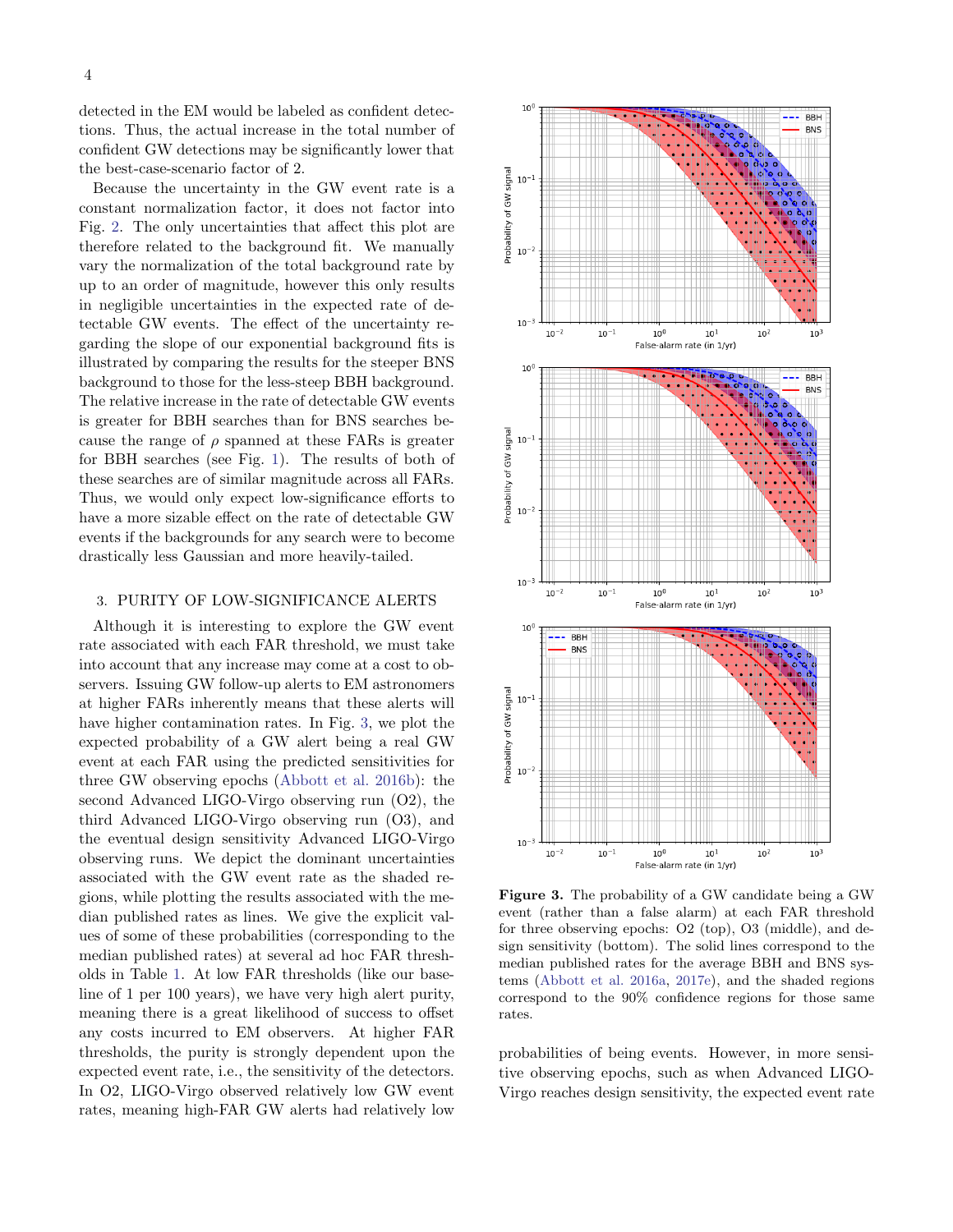<span id="page-4-0"></span>**Table 1.** The probability (in  $\%$ ) of GW candidates being GW events  $(P_{GW})$ , as depicted in Fig. [3,](#page-3-0) at several ad hoc FAR thresholds for various LIGO-Virgo observing epochs. We also give the corresponding fractional increase of GW events ( $FI_{GW}$ ) for these same thresholds. These values correspond to the median published rates for the average BBH and BNS systems [\(Abbott et](#page-7-24) [al.](#page-7-24) [2016a,](#page-7-24) [2017e\)](#page-7-0). Note that the errors on the probabilities corresponding to rate uncertainties can be large (see Fig. [3\)](#page-3-0). For O2, the probability of a candidate being a GW could degrade by more than an order of magnitude for lower alert thresholds while still not doubling the number of GW events. This degradation is less severe as LIGO-Virgo improves and reaches O3 and design levels of sensitivity.

| Epoch               | 1 <sub>per</sub> 100 <sub>years</sub> | per year<br>1 | 1 per month | 1 per week | 1 per day |
|---------------------|---------------------------------------|---------------|-------------|------------|-----------|
| $P_{GW}$ O2 BBH     | 99.9                                  | 92.6          | 54.3        | 22.9       | 4.5       |
| $P_{GW}$ O2 BNS     | 99.4                                  | 66.6          | 15.6        | 4.4        | 0.7       |
| $P_{GW}$ O3 BBH     | 99.9                                  | 97.6          | 79.6        | 49.4       | 13.5      |
| $P_{GW}$ O3 BNS     | 99.8                                  | 86.9          | 38.2        | 13.2       | 2.3       |
| $P_{GW}$ Design BBH | 99.9                                  | 99.4          | 93.8        | 79.3       | 37.9      |
| $P_{GW}$ Design BNS | 99.9                                  | 96.6          | 72.6        | 39.4       | 9.2       |
| $FI_{GW}$ BBH       | 1.0                                   | 1.27          | 1.45        | 1.58       | 1.77      |
| $FI_{GW}$ BNS       | 1.0                                   | 1.21          | 1.34        | 1.43       | 1.56      |
|                     |                                       |               |             |            |           |

is large enough that even high-FAR GW alerts can have a high purity. For example, assuming the median event rates [\(Abbott et al.](#page-7-24) [2016a,](#page-7-24) [2017e\)](#page-7-0), we would have needed a FAR threshold of 2 per year for BNS alerts in O2 to have a  $50\%$  chance of being real events, while at design sensitivity we could instead have a FAR threshold of 30 per year. We also note that because the lower limit on the rates of unmodeled GW sources has yet to be empirically established, there is a possibility that the purity of their alerts remains close to 0 across all FARs even when design sensitivity is reached, hence their absence from this analysis.

## 4. OBSERVATIONAL IMPLICATIONS FOR EM FOLLOW-UP CAMPAIGNS

In Section [3](#page-3-1) we described how raising the FAR threshold increases the contamination rate of LIGO-Virgo alerts. There is however an additional cost associated with low-significance GW events that may directly impact their EM follow-up: events are more poorly localized by the GW detectors as their SNR decreases. A simple Fisher matrix analysis [\(Cutler & Flanagan](#page-7-26) [1994\)](#page-7-26) shows that the uncertainty in GW distance estimates,  $\sigma_D$ , roughly scales as  $\sigma_D \propto \text{SNR}^{-2}$  [\(Fairhurst](#page-7-27) [2017\)](#page-7-27). More in-depth calculations can be used to show that the angular area uncertainty in GW localization estimates,  $\sigma_A$ , roughly scales as  $\sigma_A \propto \text{SNR}^{-2}$  [\(Wen & Chen](#page-7-28) [2010\)](#page-7-28), which agrees with the findings of Monte Carlo studies [\(Berry et al.](#page-7-29) [2015\)](#page-7-29). Thus, applying an additional factor of distance squared ( $\propto$  SNR<sup>-2</sup>) to convert the angular area uncertainties to proper area uncertainties, we expect the total uncertainty in GW localization volume,  $\sigma_V$ , roughly scales as  $\sigma_V \propto \text{SNR}^{-6}$ , which again agrees with the findings of Monte Carlo studies [\(Del](#page-7-30) [Pozzo et al.](#page-7-30) [2018\)](#page-7-30). Here, we assume that the network ranking statistic  $\rho \sim$  SNR for all low-significance GW alerts.



<span id="page-4-1"></span>**Figure 4.** The relative increase (in  $\%$ ) in distance and angular area localizations (top) and volume localization (bottom) expected for a threshold event at each FAR. Changing the false-alarm-rate threshold by 5 orders of magnitude increases the distance and angular area localizations by less than a factor of 2 and the volume localization by less than a factor of 4.

In Fig. [4,](#page-4-1) we plot the relative increase in the GW distance, angular area, and volume localizations for threshold events, as compared to our baseline FAR of 1 per 100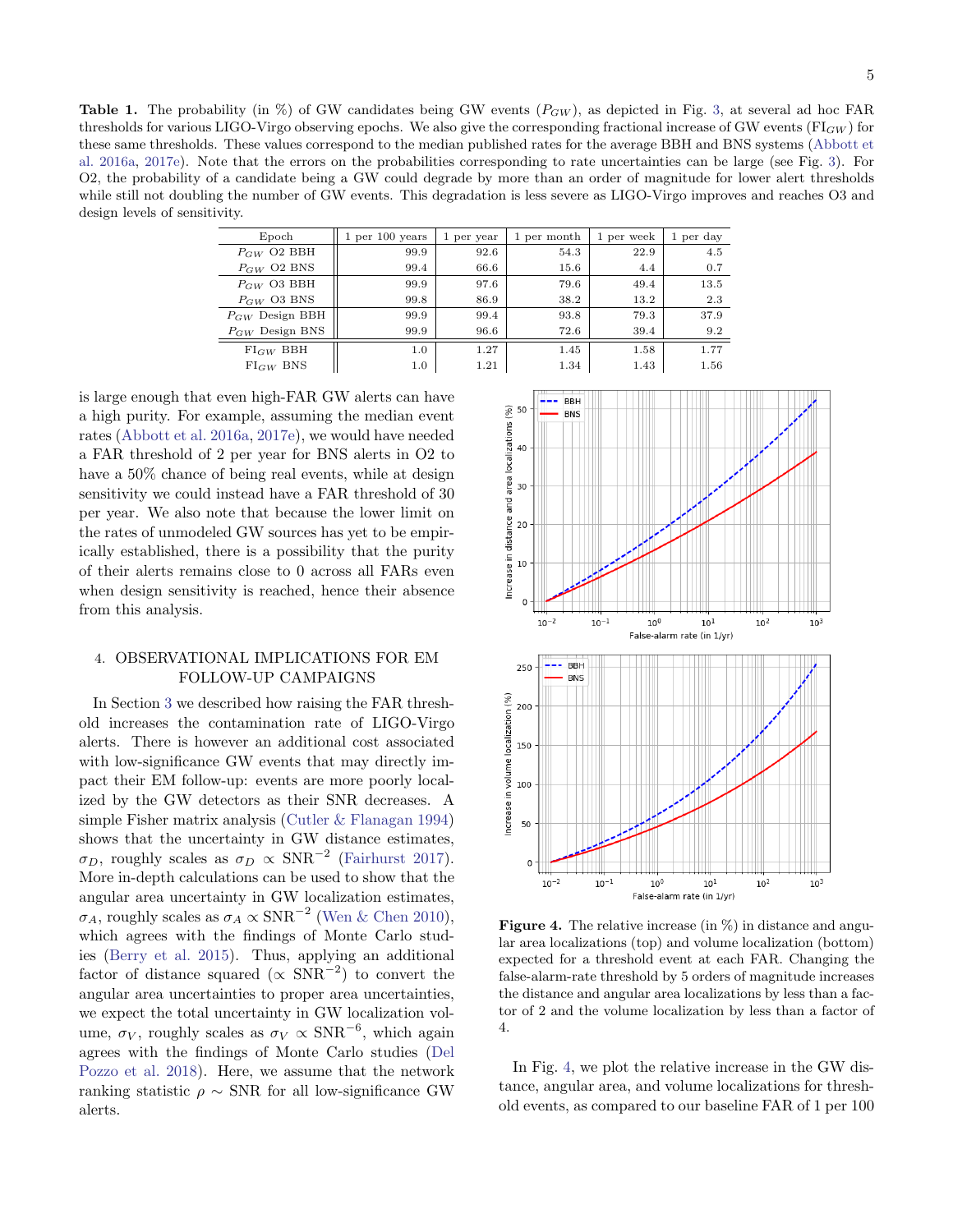years. Similarly to the results for GW event rates, we find that the relative increase in localization is a slowlyvarying function of FAR. Increasing the FAR threshold by 5 orders-of-magnitude from 1 per 100 years to 1000 per year degrades the distance and angular area localizations by less than a factor of 2 and the volume localization by less than a factor 4. The reason the localization of BBH events has a larger relative increase than for BNS events is that the range of  $\rho$  spanned at these FARs is greater for BBH searches. Again, the uncertainties in these results are associated with our fits of the LIGO-Virgo backgrounds. The uncertainty associated with the total background rate normalization is explored by varying this rate by up to an order of magnitude, and the corresponding localization uncertainties are negligible. The uncertainty associated with the slope of the exponential fit is illustrated by comparing the results for the steeperbackground-distribution BNS search to those of the lesssteep-background-distribution BBH search. The results for both of these searches are of similar magnitude across all FARs.

We will now discuss how these observational costs will realistically affect EM follow-up. Here we focus specifically on follow-up procedures, although it should be noted that a serendipitous coincident detection of GW candidates with high-energy telescopes like Fermi/GBM, INTEGRAL/SPI-ACS, Konus/WIND [\(Ab](#page-7-5)[bott et al.](#page-7-5) [2017d\)](#page-7-5) may affect the significance of GW candidates [\(Blackburn et al.](#page-7-31) [2015\)](#page-7-31). These instruments have the advantage of continually monitoring a big fraction of the high energy sky, meaning they do not need to be run in follow-up mode. Additionally, they are usually subject to backgrounds that are overall quieter than the corresponding ones in optical bands. Thus, they present a low-cost means of potentially increasing the significance of GW events in near real time (as was the case with GW170817 [\(Abbott et al.](#page-7-4) [2017f\)](#page-7-4)).

The EM follow-up observations of GW counterparts are undertaken in stages. Transients detected by imaging systems are assessed by spatial location (either 2- or 3-dimensional), broadband spectral characteristics, and light curve temporal evolution. These assessments can be accomplished with 2-4 meter aperture telescopes. If a viable EM counterpart is detected, large-aperture (8-10 meter class) spectroscopic observations are obtained.

We consider the impact of a higher false-alarm rate and poorer localization on EM follow-up efforts in three regimes:

• wide-field surveys, for which follow-up observations amount to re-ordering the sequence in which regions of the sky are observed;

- galaxy-targeted or other narrow-field imaging programs, which search for transients consistent with GW counterparts; and
- large-aperture spectroscopic follow-up campaigns, which obtain spectra of individual sources of interest.

#### 4.1. Wide-Field Sky Surveys

For optical/infrared surveys carrying out high-cadence observations of the entire sky, responding to a GW alert is simply a matter of re-ordering the sequence of observations and perhaps changing broadband filters more rapidly than would otherwise be the case. The scientific opportunity cost of re-ordering the observations can be weighed against the probability of detecting the EM counterparts of low-significance GW alerts. This evaluation will be facilitated if the LIGO-Virgo alerts include early assessments of the relative likelihood of being a real event versus a false alarm. In lieu of such information, Fig. [3](#page-3-0) can be used as a rough proxy.

Examples of wide-field imaging systems are the Panoramic Survey Telescope and Rapid Response System (Pan-STARRS) [\(Morgan et al.](#page-7-32) [2012\)](#page-7-32), the Asteroid Terrestrial-impact Last Alert System (ATLAS) [\(Tonry](#page-7-33) [2011\)](#page-7-33), the Zwicky Transient Factory (ZTF) [\(Bellm](#page-7-34) [2014\)](#page-7-34), and eventually, the Large Synoptic Survey Telescope (LSST) [\(Ivezic et al.](#page-7-35) [2008\)](#page-7-35). During the Advanced LIGO-Virgo runs O1 and O2, observations by survey telescopes contributed significantly to the follow-up program for many of the candidates [\(Smartt et al.](#page-7-36) [2016a,](#page-7-36)[b;](#page-7-37) [Stalder et al.](#page-7-38) [2017;](#page-7-38) [Smartt, S. J. et al.](#page-7-39) [2017\)](#page-7-39), both in estimating the most recent time of non-detection and in observing the fields after a GW alert.

For these systems, the primary observational cost is the loss of on-sky efficiency due to the additional filter changes, which require a time overhead that could otherwise be used for observation. The acquisition of the images can therefore be accomplished with minimal opportunity cost. This prospect of augmenting the number of joint GW-EM detections with all-sky survey systems was a prime motivation for the work described in this paper. Nevertheless, if the ratio of false alarms to actual events is high, the task of discriminating (via EM observations) a handful of GW events from an ordersof-magnitude greater number of false alarms becomes costly. This discrimination requires a combination of pipeline image processing and human intervention, with the demands of both scaling as the inverse of the alert purity. As a result, referencing Fig. [3,](#page-3-0) the use of widefield surveys to search for low-significance GW events may not become practical until LIGO-Virgo reaches design sensitivity so that the alert purity is manageable at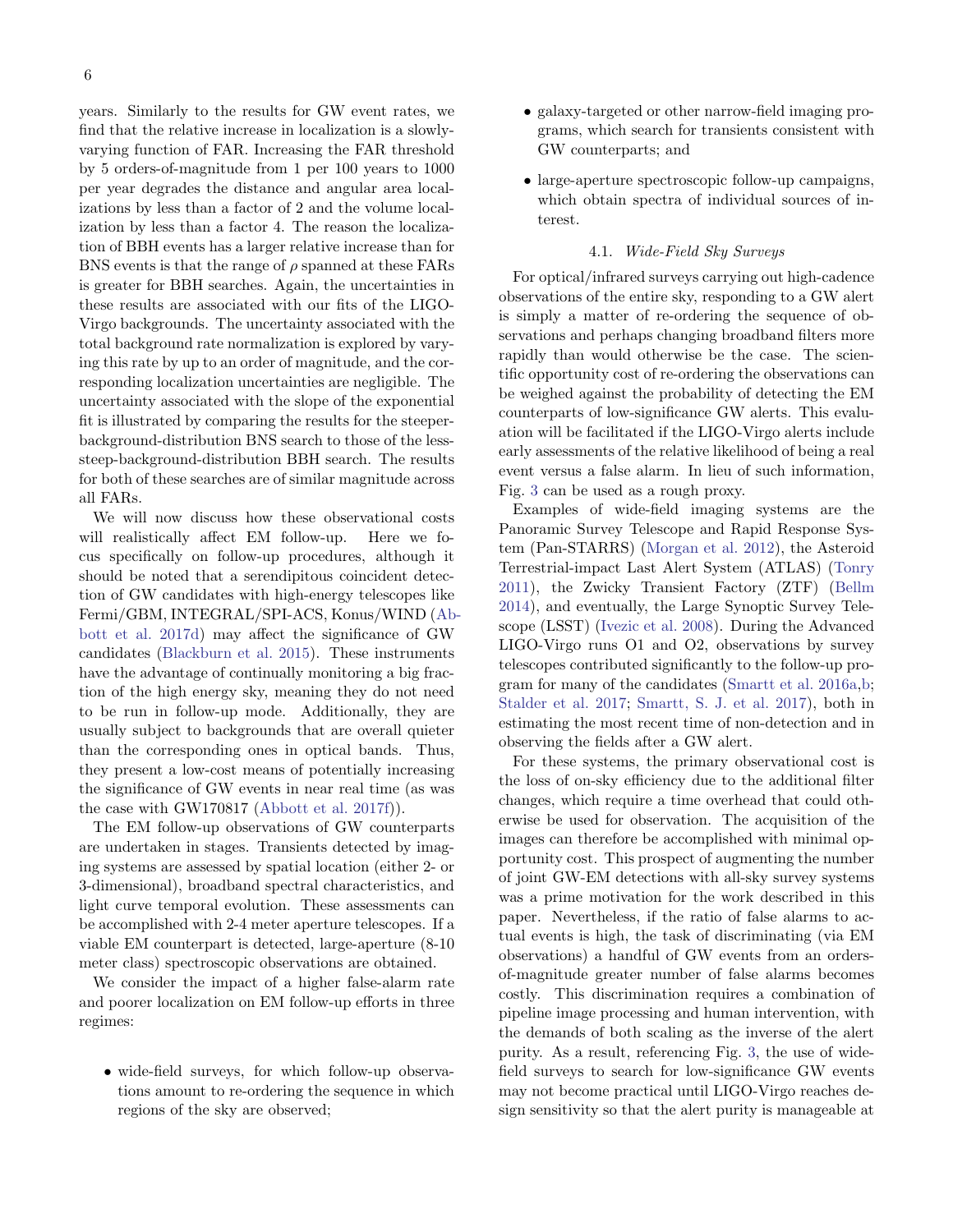high FARs. We also note that the search efficiency of such discrimination may degrade at these high FARs as a result of the GW events being more distant and more poorly localized.

#### 4.2. Targeted Imaging Observations

For narrow-field imaging systems that either target individual galaxies or tile the GW localization region on the sky[\(Coulter et al.](#page-7-40) [2017;](#page-7-40) [Soares-Santos et al.](#page-7-41) [2017;](#page-7-41) [Valenti et al.](#page-7-42) [2017;](#page-7-42) [Arcavi et al.](#page-7-43) [2017;](#page-7-43) [Tanvir et al.](#page-7-44) [2017;](#page-7-44) [Lipunov et al.](#page-7-45) [2017\)](#page-7-45), the EM follow-up observations are often conducted in a target-of-opportunity mode where previously scheduled programs are preempted by the GW follow-up campaign. In principle, one could envision dedicating a narrow-field follow-up system entirely to GW follow-up observations. Evaluating the scientific merit of dedicated EM follow-up system was another motivation behind the work described in this paper.

For narrow-field imaging, the increased alert rate rather than the modest increases in angular localization area (relevant for tiling) or localization volume (relevant for galaxy targeting) dominates the follow-up time requirement. Thus, the observational cost scales in proportion to the FAR. By comparison, and using as an example the  $H_0$  measurement, the best-case benefit of such low-significance searches scale as roughly the square root of the number of additional detections, though the actual maximum reduction in uncertainty might be even lower than this on account of the poor distance localization of these low-significance events [\(Chen et al.](#page-7-8) [2017a\)](#page-7-8) [\(Chen et al.](#page-7-8) [2017a\)](#page-7-8). The discrimination challenges described for wide-field surveys still apply, but with the added scientific opportunity cost of the preempted observing program. Thus, targeted imaging observations may not have a high enough scientific payoff until the purity of LIGO-Virgo alerts improves at high FARs. Even then, the limited number of additional detections (less than a factor of 2) sets the ceiling of this payoff.

#### 4.3. Large-Aperture Spectroscopy

Interrupting the observing program of a largeaperture spectroscopic telescope (such as Keck [\(Kasliwal](#page-7-46) [et al.](#page-7-46) [2016\)](#page-7-46) or Gemini [\(Chornock et al.](#page-7-47) [2017\)](#page-7-47)) to obtain a sequence of spectra for a faint transient is arguably the most costly element in low-significance EM followup observations. If the overwhelming majority of the low-significance GW alerts are false alarms rather than real events, the fraction of large telescope time that is wasted is again proportional to the alert FAR. Modestresolution spectroscopy is extremely valuable for both discrimination and characterization of EM counterparts,

but at the same time large aperture telescopes are typically the most over-subscribed resource in the arsenal of follow-up tools. Given that we expect low-significance follow-up efforts to offer a relatively limited number of additional detections, we conclude that following-up low-significance GW candidates is likely to be a poor use of large aperture telescope time for the foreseeable future.

#### 5. CONCLUSIONS

The background in gravitational-wave searches for binary systems with LIGO-Virgo is a steeply falling function of the detection statistic. As a result, a reduction on the GW alert threshold by, say, a factor of 0.8 (so that the accessible number of GW sources is doubled) would inflict an increase of five orders of magnitude in the false-alarm contamination This increase raises the false-alarm rate from the nominal value of 1 per 100 years to a value of 1000 per year. The lower significance also implies that these augmented events will be further away and will have larger distance, area, and volume localizations. If all of these additional GW events were confidently detected in the EM despite these contamination, distance, and localization costs, the corresponding increase in the number of detections that may be used in an ensemble measurement would be of order 2. As a result, even in the best-case scenario, we expect lowsignificance detections to offer limited scientific payoff for GW-based measurements.

This limited scientific payoff lies in stark contrast to the costs of low-significance EM follow-up campaigns. Even for wide-field surveys where the opportunity cost of conducting the observations is small, the task of finding the handful of GW events per  $10^3$  false-alarm triggers requires what may be a high investment of human capital. This is the most realistic scenario for near-future LIGO-Virgo observing epochs. However, as the LIGO-Virgo sensitivity continues to improve, the increased GW event rate results in a higher purity of low-significance GW candidates, driving the ratio of true events to falsealarms higher. Thus, EM follow-up searches for lowsignificance GW events may become more intriguing when the Advanced LIGO-Virgo detectors reach their design sensitivities.

#### 6. ACKNOWLEDGMENTS

The authors acknowledge the support of the National Science Foundation and the LIGO Laboratory. LIGO was constructed by the California Institute of Technology and Massachusetts Institute of Technology with funding from the National Science Foundation and operates under cooperative agreement PHY-0757058. MC is